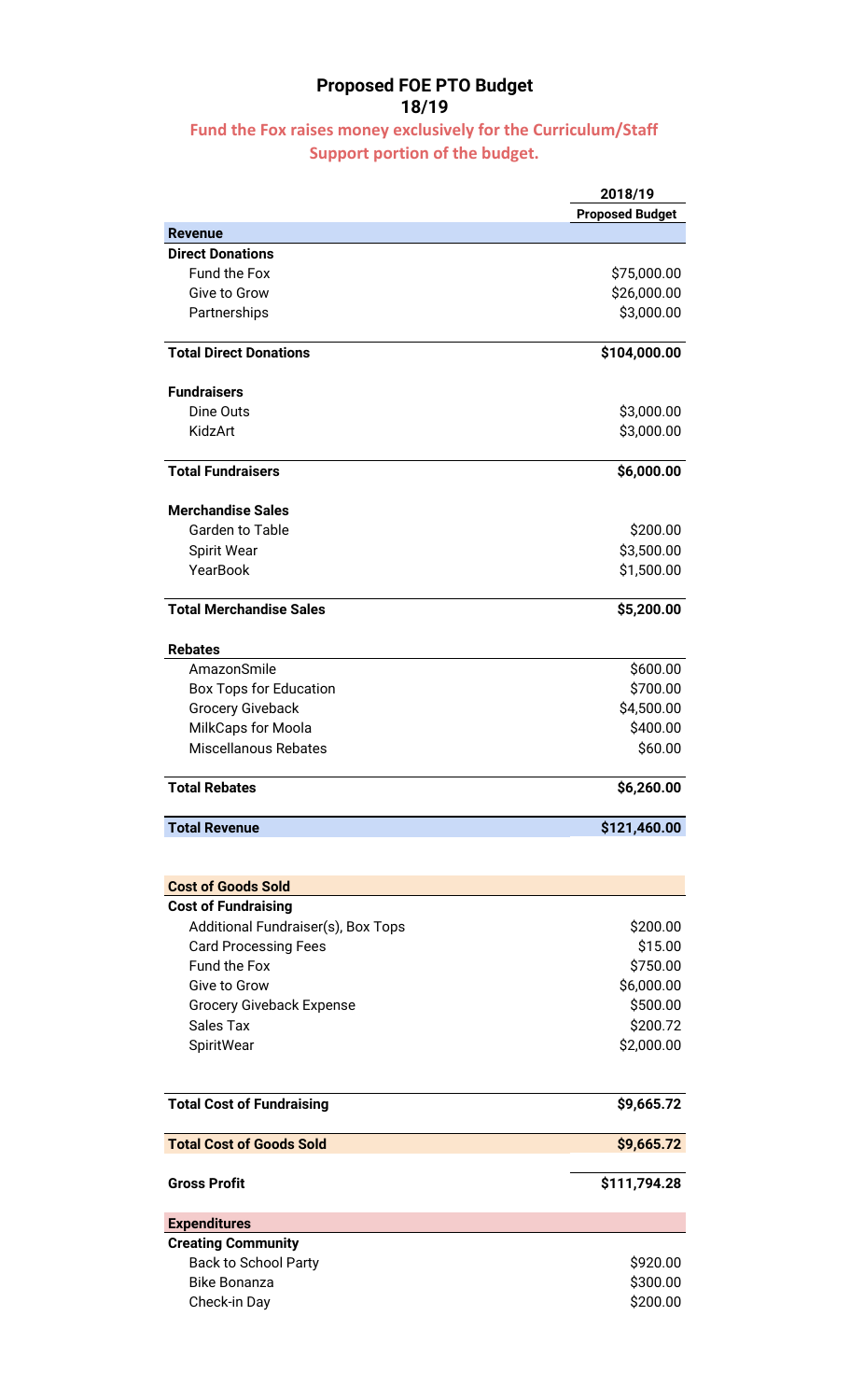| <b>Community Education Nights</b>               | \$1,000.00   |
|-------------------------------------------------|--------------|
| Heritage Night                                  | \$800.00     |
| Kindergarten Playdates                          | \$150.00     |
| Landscape Committee                             | \$500.00     |
| <b>Maker Faire</b>                              | \$500.00     |
| Meet the Principal                              | \$200.00     |
| <b>Staff Appreciation</b>                       | \$1,000.00   |
| <b>Talent Show</b>                              | \$680.00     |
| <b>Trip Tracker</b>                             | \$560.00     |
| Trivia/Bingo Night                              | \$200.00     |
| 5th Grade Musical                               | \$800.00     |
| <b>Total Creating Community</b>                 | \$7,810.00   |
| <b>Scholarships</b>                             |              |
| 5th Grade Graduation                            | \$500.00     |
| 5th Grade Year Books                            | \$120.00     |
| CalWood Scholarships                            | \$1,500.00   |
| Sports for All                                  | \$1,000.00   |
| <b>Total Scholarships</b>                       | \$3,120.00   |
| <b>Curriculum / Staff Support</b>               |              |
| Art/PE/Music Allocations                        | \$2,400.00   |
| <b>Classroom Allocations</b>                    | \$6,000.00   |
| Staffing                                        | \$54,500.00  |
| Software/Apps                                   | \$9,900.00   |
| <b>Total Curriculum / Staff Support</b>         | \$72,800.00  |
| <b>Enrichment</b>                               |              |
| <b>Book Publishing</b>                          | \$800.00     |
| Garden to Table Expense                         | \$920.00     |
| Geography Bee                                   | \$150.00     |
| Give to Grow                                    | \$20,000.00  |
| <b>Spelling Bee</b>                             | \$150.00     |
| Maker Space                                     | \$1,500.00   |
| Mini Grants, Technology and Equipment Expenses  |              |
| <b>Total Enrichment</b>                         | \$23,520.00  |
| <b>PTO Administration</b>                       |              |
| <b>Bad Debts</b>                                | \$50.00      |
| <b>Bank Charges</b>                             | \$50.00      |
| <b>Charitable Contributions</b>                 | \$350.00     |
| Cheddar Up                                      | \$144.00     |
| Discretionary                                   | \$500.00     |
| <b>GreenStar Supplies</b>                       | \$300.00     |
| Insurance                                       | \$355.00     |
| Legal & Professional Fees                       | \$170.00     |
| <b>Taxes &amp; Licenses</b>                     | \$120.00     |
| Website                                         | \$360.00     |
| <b>Student Directory/Volunteer Coordination</b> | \$500.00     |
| <b>Total PTO Administration</b>                 | \$2,899.00   |
| <b>Total Expenditures</b>                       | \$110,149.00 |
| <b>Net Operating Revenue</b>                    | \$1,645.28   |